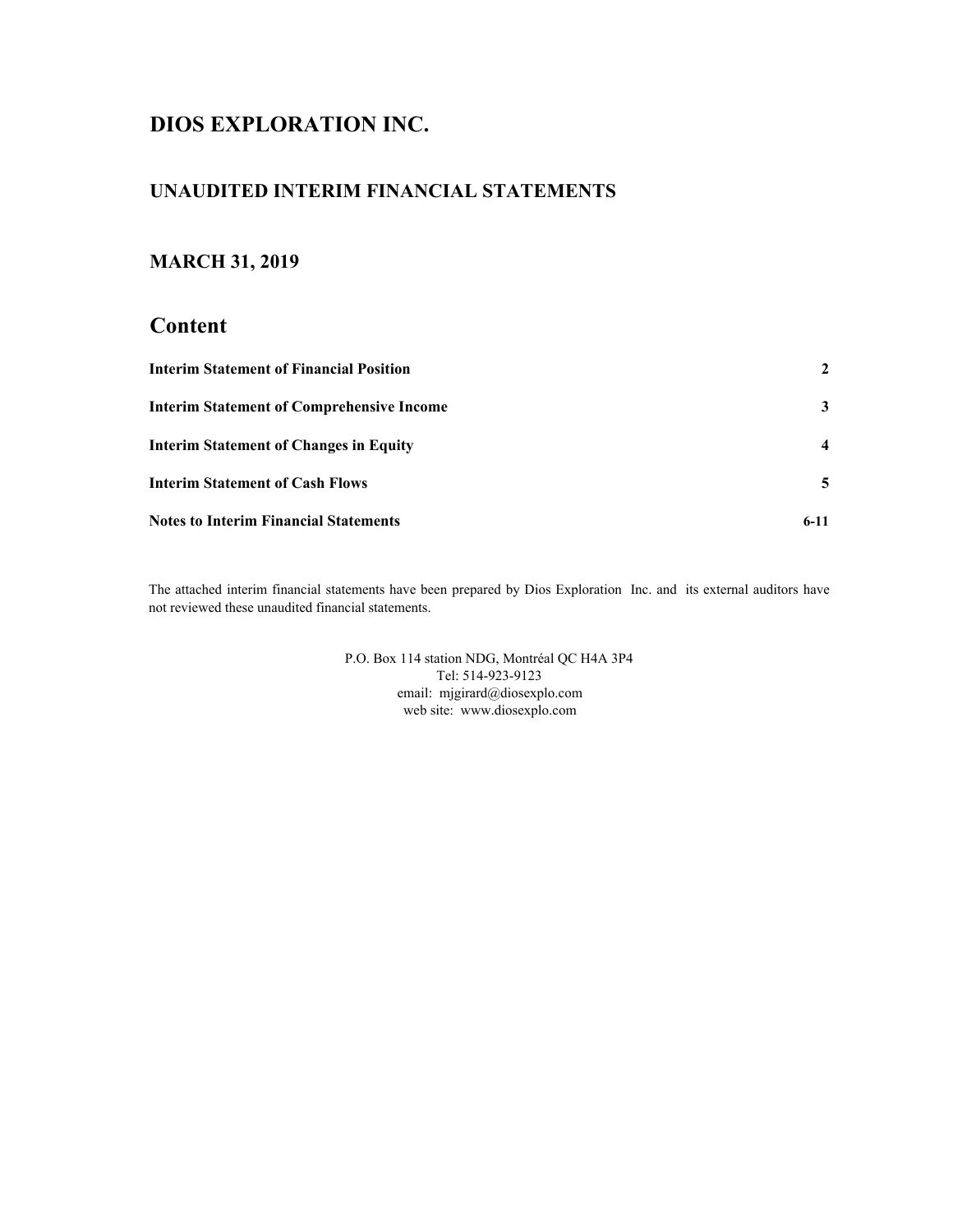| <b>DIOS EXPLORATION INC.</b>                               |  |
|------------------------------------------------------------|--|
| <b>Interim Statement of Financial Position (unaudited)</b> |  |

(Canadian dollars)

| <b>ASSETS</b>                                    | <b>Notes</b> | March 31<br>2019<br>\$ | December 31<br>2018<br>\$ |
|--------------------------------------------------|--------------|------------------------|---------------------------|
| <b>Current</b>                                   |              |                        |                           |
| Cash and cash equivalents                        |              | 95 206                 | 561 183                   |
| Term deposits (2.6% to 2.688%)                   |              | 451888                 |                           |
| Good and services tax receivable                 |              | 8618                   | 2 5 9 6                   |
| Tax credits receivable                           |              | 263 122                | 263 122                   |
| Prepaid expenses and deposit                     |              | 5697                   | 2 2 8 7                   |
|                                                  |              | 824 531                | 829 188                   |
| Non-current<br>Exploration and evaluation assets | 5            | 2 337 919              | 2 2 7 3 9 2 1             |
| <b>Total assets</b>                              |              | 3 162 450              | 3 103 109                 |
| <b>LIABILITIES</b>                               |              |                        |                           |
| Current                                          |              |                        |                           |
| Trade and other payables                         |              | 28 4 64                | 98 883                    |
| Other liabilities                                |              | 146 374                | 159 856                   |
| <b>Total liabilities</b>                         |              | 174 838                | 258 739                   |
| <b>EQUITY</b>                                    |              |                        |                           |
| Share capital                                    | 6.1          | 20 512 901             | 20 318 951                |
| Contributed surplus                              |              | 2 942 256              | 2 937 037                 |
| Deficit                                          |              | (20467545)             | (20411618)                |
| <b>Total equity</b>                              |              | 2987612                | 2 844 370                 |
| <b>Total liabilities and equity</b>              |              | 3 162 450              | 3 103 109                 |

The accompanying notes are an integral part of the financial statements

These financial statements were approved and authorized for issue by the Board of Directors on May 9, 2019

*(s) Marie-José Girard (s) René Lacroix* Marie-José Girard René Lacroix Director Director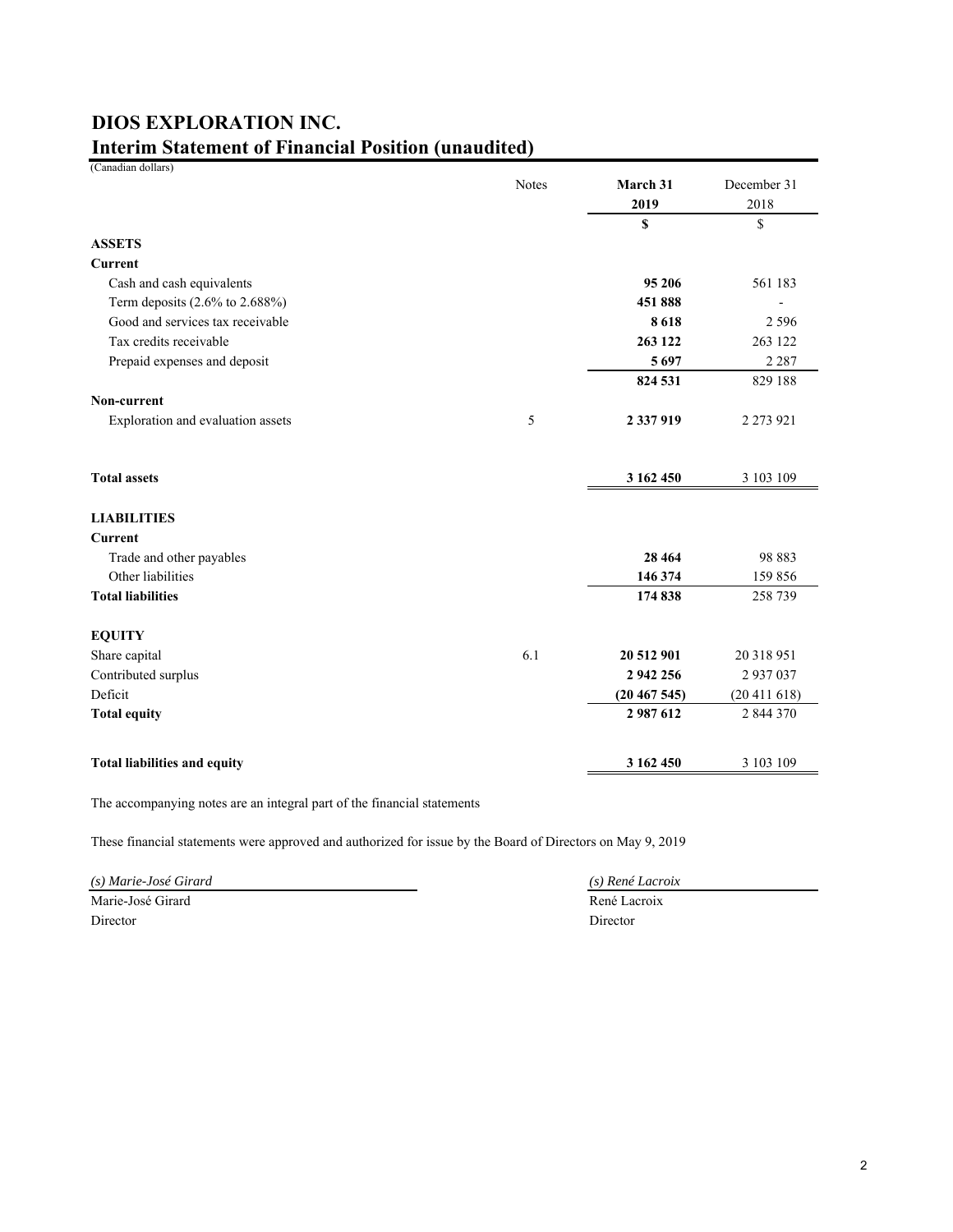| (Canadian dollars)                                     | <b>Notes</b> | Three-month period ended<br>March 31 |          |
|--------------------------------------------------------|--------------|--------------------------------------|----------|
|                                                        |              | 2019                                 | 2018     |
|                                                        |              | \$                                   | \$       |
| <b>EXPENSES</b>                                        |              |                                      |          |
| Professional fees                                      |              | 20 800                               | 14 5 6 0 |
| Consulting fees                                        |              | 9 1 8 4                              | 8827     |
| Trustees, registration fees and shareholders relations |              | 9 0 25                               | 7557     |
| Employee benefits expense                              | 7.1          | 7837                                 | 17516    |
| Publicity, travel and promotion                        |              | 3865                                 | 5 3 5 6  |
| Insurance, taxes and permits                           |              | 2 2 6 6                              | 2 1 3 4  |
| Offices expenses                                       |              | 1849                                 | 1 2 8 3  |
| <b>Bank</b> charges                                    |              | 201                                  | 138      |
| <b>OPERATING LOSS</b>                                  |              | 55 027                               | 57 371   |
| <b>OTHER REVENUES AND EXPENSES</b>                     |              |                                      |          |
| Finance income                                         | 8            | 2688                                 | 749      |
| Finance costs                                          | $8\,$        | (319)                                | (60)     |
|                                                        |              | 2 3 6 9                              | 689      |
| <b>LOSS BEFORE INCOME TAXES</b>                        |              | (52658)                              | (56682)  |
| Deferred income taxes                                  |              | 13 4 82                              | 52 040   |
| <b>NET LOSS AND COMPREHENSIVE INCOME</b>               |              | (39176)                              | (4642)   |
| <b>NET LOSS PER SHARE</b>                              |              |                                      |          |
| Basic and diluted loss per share                       | 9            | (0.001)                              | (0.001)  |

# **Interim Statement of Comprehensive Income (unaudited ) DIOS EXPLORATION INC.**

The accompanying notes are an integral part of the financial statements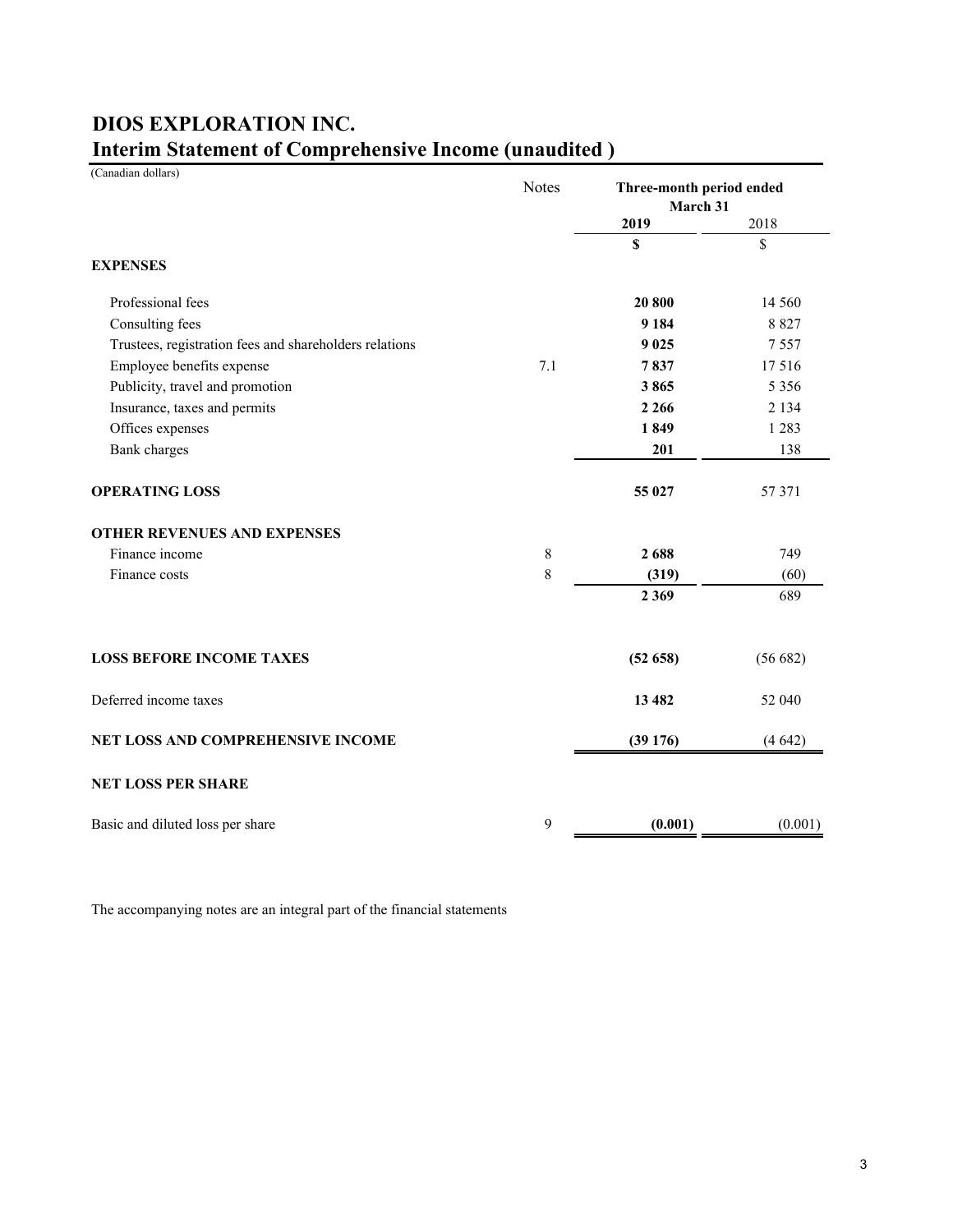# **Interim Statement of Changes in Equity (unaudited) DIOS EXPLORATION INC.**

### (Canadian dollars)

|                            |      |                               |                                     |            | Contributed |                  |              |
|----------------------------|------|-------------------------------|-------------------------------------|------------|-------------|------------------|--------------|
|                            | Note |                               | Share capital                       |            | surplus     | Deficit          | Total equity |
|                            |      | Number of<br>shares<br>issued | Number of<br>shares<br>to be issued | \$         |             |                  |              |
| Balance at January 1, 2018 |      | 55 168 060                    | 1 734 667                           | 19 448 838 | 2 795 107   | $(20\ 226\ 103)$ | 2 017 842    |
| Net loss for the period    |      |                               |                                     |            |             | (4642)           | (4642)       |
| Issuance of shares         |      | 2 5 1 2 4 7 8                 | (1734667)                           | 54 447     |             |                  | 54 447       |
| Share issuance costs       |      |                               |                                     |            |             | (4459)           | (4459)       |
| Share-based payments       | 7.2  |                               |                                     |            | 14 700      |                  | 14 700       |
| Balance at March 31, 2018  |      | 57 680 538                    |                                     | 19 503 285 | 2 809 807   | (20 235 204)     | 2 077 888    |
| Balance at January 1, 2019 |      | 71 922 760                    | $\sim$                              | 20 318 951 | 2937037     | (20411618)       | 2 844 370    |
| Net loss for the period    |      |                               | $\sim$                              |            |             | (39176)          | (39176)      |
| Issuance of shares         | 6.1  | 2983846                       | $\blacksquare$                      | 193 950    |             |                  | 193 950      |
| Share issuance costs       |      |                               |                                     |            |             | (16751)          | (16751)      |
| Share-based payments       | 7.2  |                               |                                     |            | 5 2 1 9     |                  | 5 2 1 9      |
| Balance at March 31, 2019  |      | 74 906 606                    | $\overline{\phantom{a}}$            | 20 512 901 | 2 942 256   | (20467545)       | 2987612      |

The accompanying notes are an integral part of the financial statements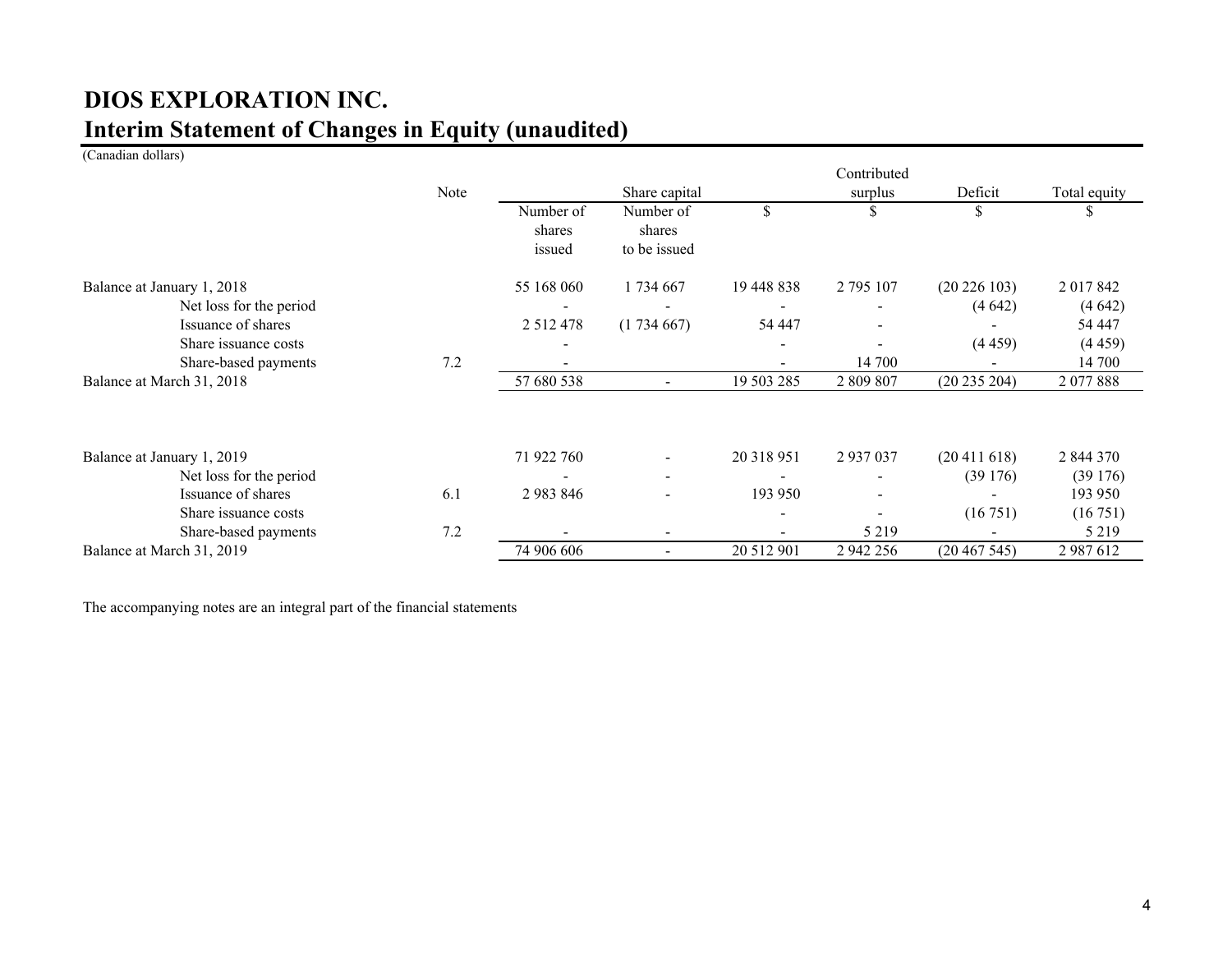# **Interim Statement of Cash Flows (unaudited) DIOS EXPLORATION INC.**

(Canadian dollars)

|                                                 | Three-month period ended |          |          |  |
|-------------------------------------------------|--------------------------|----------|----------|--|
|                                                 |                          | March 31 |          |  |
|                                                 | Notes                    | 2019     | 2018     |  |
|                                                 |                          | \$       | \$       |  |
| <b>OPERATING ACTIVITIES</b>                     |                          |          |          |  |
| Net loss                                        |                          | (39176)  | (4642)   |  |
| Adjustments                                     |                          |          |          |  |
| Share-based payments                            |                          | 5 2 1 9  | 14 700   |  |
| Finance income not cashed                       |                          | (1888)   |          |  |
| Deferred income taxes expenses                  |                          | (13 482) | (52040)  |  |
| Changes in working capital items                | 10                       | (89 057) | 40716    |  |
| Cash flows from operating activities            |                          | (138384) | (1266)   |  |
| <b>INVESTING ACTIVITIES</b>                     |                          |          |          |  |
| Purchase of term deposits                       |                          | (450000) |          |  |
| Additions to exploration and evaluation assets  |                          | (54792)  | (158678) |  |
| Cash flows from investing activities            |                          | (504792) | (158678) |  |
| <b>FINANCING ACTIVITIES</b>                     |                          |          |          |  |
| Issuance of shares by private placement         |                          | 193 950  | 70 003   |  |
| Share issuance costs                            |                          | (16751)  | (4459)   |  |
| Cash flows from financing activities            |                          | 177 199  | 65 544   |  |
| Net change in cash and cash equivalents         |                          | (465977) | (94 400) |  |
| Cash and cash equivalents, beginning of period  |                          | 561 183  | 376 296  |  |
| Cash and cash equivalents, end of period        |                          | 95 206   | 281 896  |  |
| <b>Supplemental disclosure</b>                  |                          |          |          |  |
| Interest income received (operating activities) |                          | 800      | 749      |  |
| Interest paid (operating activities)            |                          | 319      | 60       |  |
| Additional information - Cash Flows- note 10    |                          |          |          |  |

The accompanying notes are an integral part of the financial statements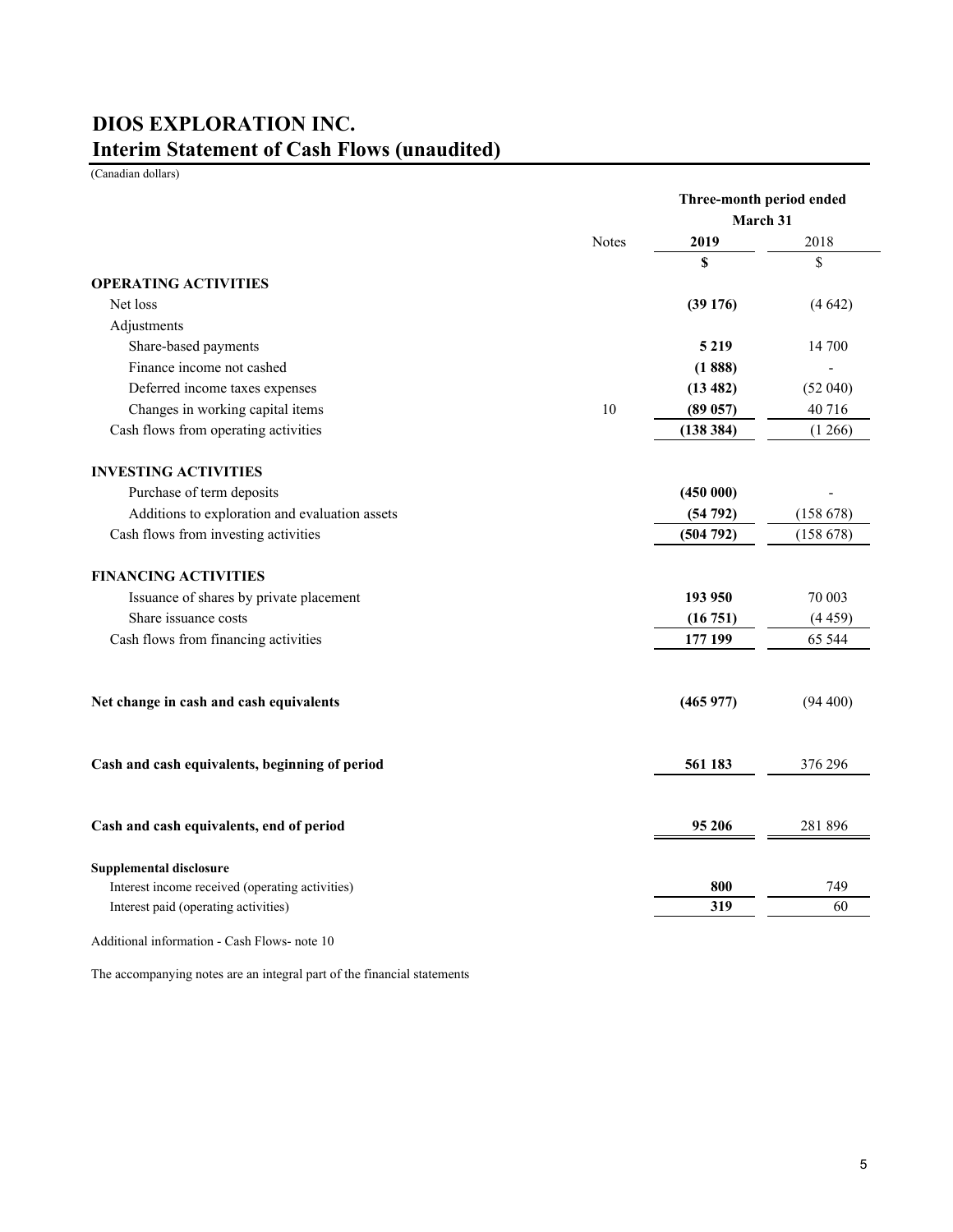(Canadian dollars)

### **1. NATURE OF OPERATIONS AND CORPORATE INFORMATION**

Dios Exploration Inc. (the "Company") is an exploration company with activities in Canada.

### **2. GOING CONCERN ASSUMPTION**

The financial statements have been prepared on the basis of the going concern assumption, meaning the Company will be able to realize its assets and discharge its liabilities in the normal course of operations.

Given that the Company has not yet determined whether its mineral properties contain mineral deposits that are economically recoverable, the Company has not yet generated income nor cash flows from its operations. As at March 31, 2019, the Company has a negative cumulated retained deficit of \$20,467,545 (\$20,411,618 as at December 31, 2018). These material uncertainties cast significant doubt regarding the Company's ability to continue as a going concern.

The Company's ability to continue as a going concern is dependent upon its ability to raise additional financing to further explore its mineral properties. Even if the Company has been successful in the past in doing so, there is no assurance that it will manage to obtain additional financing in the future.

The carrying amounts of assets, liabilities, revenues and expenses presented in the financial statements and the classification used in the statement of financial position have not been adjusted as would be required if the going concern assumption was not appropriate.

### **3. SUMMARY OF ACCOUNTING POLICIES**

### **Basis presentation**

These interim financial statements of the Company were prepared in accordance with IFRS, as issued by the International Accounting Standards Board (IASB) under International Accounting Standard (IAS) 34 - Interim Financial Reporting. These interim financial statements were prepared using the same basis of presentation, accounting policies and methods of computations outlined in Note 4, SIGNIFICANT ACCOUNTING POLICIES as described in our financial statements for the year ended December 31, 2018. The interim financial statements do not include all of the notes required in annual financial statements.

#### **4. JUDGMENTS, ESTIMATES AND ASSUMPTIONS**

When preparing the financial statements, management undertakes a number of judgments, estimations and assumptions about recognition and measurement of assets, liabilities, income and expenses. The actual results are likely to differ from the judgments, estimations and assumptions made by management, and will seldom equal the estimated results. Information about the significant judgments, estimations and assumptions that have the most significant effect on the recognition and measurement of assets, liabilities, income and expenses are discussed below.

### **Significant management judgements**

The following are significant management judgments in applying the accounting policies of the Company that have the most significant effect on the financial statements.

### **Recognition of deferred income tax assets and measurement of income tax expense**

Management continually evaluates the likehood that its deferred tax assets could be realized. This requires management to assess whether it is probable that sufficient taxable income will exit in the future to utilize these losses within the carry-forward period. By its nature, this assessment requires significant judgment. To date, management has not recognized any deferred tax assets in excess of existing taxable temporary differences expected to reverse within the carry-forward period.

### **Going concern**

The assessment of the Company's ability to continue as a going concern and to raise sufficient funds to pay for its ongoing operating expenditures, meets its liabilities for the ensuing year and to fund planned and contractual exploration programs, involves judgments based on historical experience and other factors including expectation of future events that are believed to be reasonable under the circumstances. See Note 2 for more information.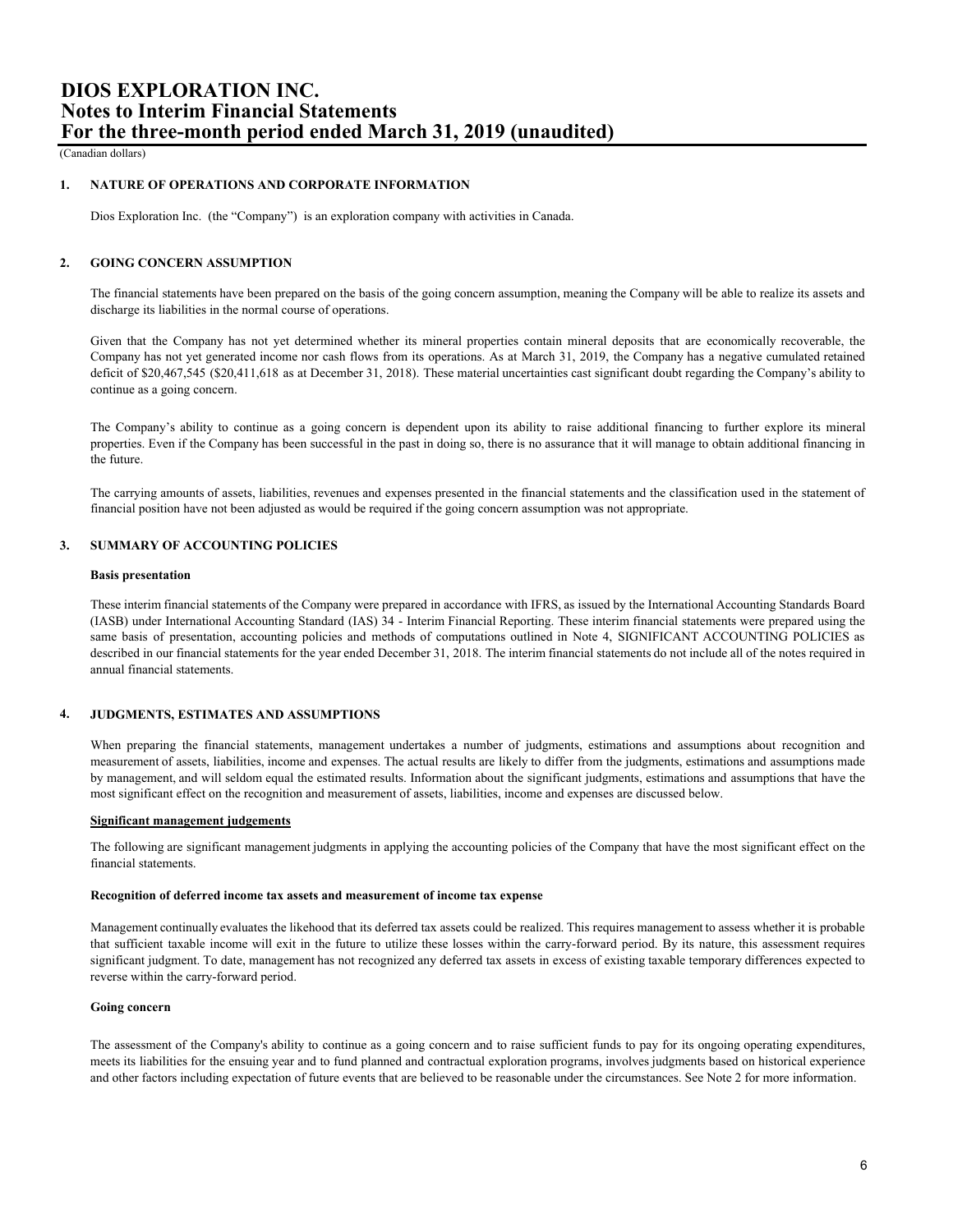(Canadian dollars)

#### **4. JUDGMENTS, ESTIMATES AND ASSUMPTIONS (continued)**

### **Estimation uncertainty**

Information about estimates and assumptions that have the most significant effect on recognition and measurement of assets, liabilities, income and expenses is provided below. Actual results may be substantially different.

### **Impairment of exploration and evaluation assets**

Determining if there are any facts and circumstances indicating impairment loss or reversal of impairment losses is a subjective process involving judgment and a number of estimates and interpretations in many cases.

When an indication of impairment loss or a reversal of an impairment loss exists, the recoverable amount of the individual asset or the cash-generating units must be estimated. If it is not possible to estimate the recoverable amount of an individual asset, the recoverable amount of the cash-generating unit to which the asset belongs must be determined.

In assessing impairment, the Company must make some estimates and assumptions regarding future circumstances, in particular, whether an economically viable extraction operation can be established, the probability that the expenses will be recover from either future exploitation or sale when the activities have not reached a stage that permits a reasonable assessment of the existence of reserves, the Compan'ys capacity to obtain financial resources necessary to complete the evaluation and development and to renew permits. Estimates and assumptions may change if new information becomes available. If, after expenditure is capitalized, information becomes available suggesting that the recovery of expenditure is unlikely, the amount capitalized is written off in profit or loss in the period when the new information becomes available

There were no write-off of exploration and evaluation asset for the quarter ended March 31, 2019. No reversal of impairment losses has been recognized for the reporting periods.

### **Share-based payments**

The estimation of share-based payment costs requires the selection of an appropriate valuation model and consideration as to the inputs necessary for the valuation model chosen. The Company has made estimates as to the volatility of its own share, the probable life of share options granted and the time of exercise of those share options. The model used by the Company is the Black-Scholes valuation model.

### **Tax credits receivable**

The calculation of the Company's refundable tax credit on qualified exploration expenditure incurred and refundable tax credit involves a degree of estimation and judgment in respect of certain items whose tax treatment cannot be finally determined until a notice of assessment has been issued by the relevant taxation authority and payment has been received. Difference arising between the actual results following final resolution of some of these items and the assumptions made could necessitate adjustments to the refundable tax credit and refundable tax credit, exploration and evaluation assets, and income tax expense in future periods.

#### **5. EXPLORATION AND EVALUATION ASSETS**

| <b>MINING RIGHTS</b> | January 1,<br>2019 | Additions                |                          | March 31,<br>2019 |
|----------------------|--------------------|--------------------------|--------------------------|-------------------|
| <b>OUEBEC</b>        | \$                 | \$                       |                          | \$                |
| K2                   | 50 136             | 3 3 2 7                  |                          | 53 4 63           |
| AU33                 | 151 025            |                          |                          | 151 025           |
| Clarkie              | 24 3 3 0           | $\overline{\phantom{a}}$ |                          | 24 3 30           |
| Others               | 16 307             | $\overline{\phantom{0}}$ |                          | 16 307            |
|                      | 241 798            | 3 3 2 7                  |                          | 245 125           |
| <b>EXPLORATION</b>   | January 1,         |                          |                          | March 31,         |
|                      | 2019               | Additions                | Tax credits              | 2019              |
| <b>QUEBEC</b>        | S                  | S.                       | S                        | \$                |
| K <sub>2</sub>       | 358 911            | 28 4 26                  |                          | 387 337           |
| AU33                 | 1472042            | 16 3 63                  |                          | 1488405           |
| Clarkie              | 200 914            | 15 882                   | $\overline{\phantom{a}}$ | 216 796           |
| Others               | 256                |                          |                          | 256               |
|                      | 2 0 3 2 1 2 3      | 60 671                   | $\overline{\phantom{a}}$ | 2 092 794         |
| <b>TOTAL</b>         | 2 2 7 3 9 2 1      | 63 998                   |                          |                   |
|                      |                    |                          |                          | 2 3 3 7 9 1 9     |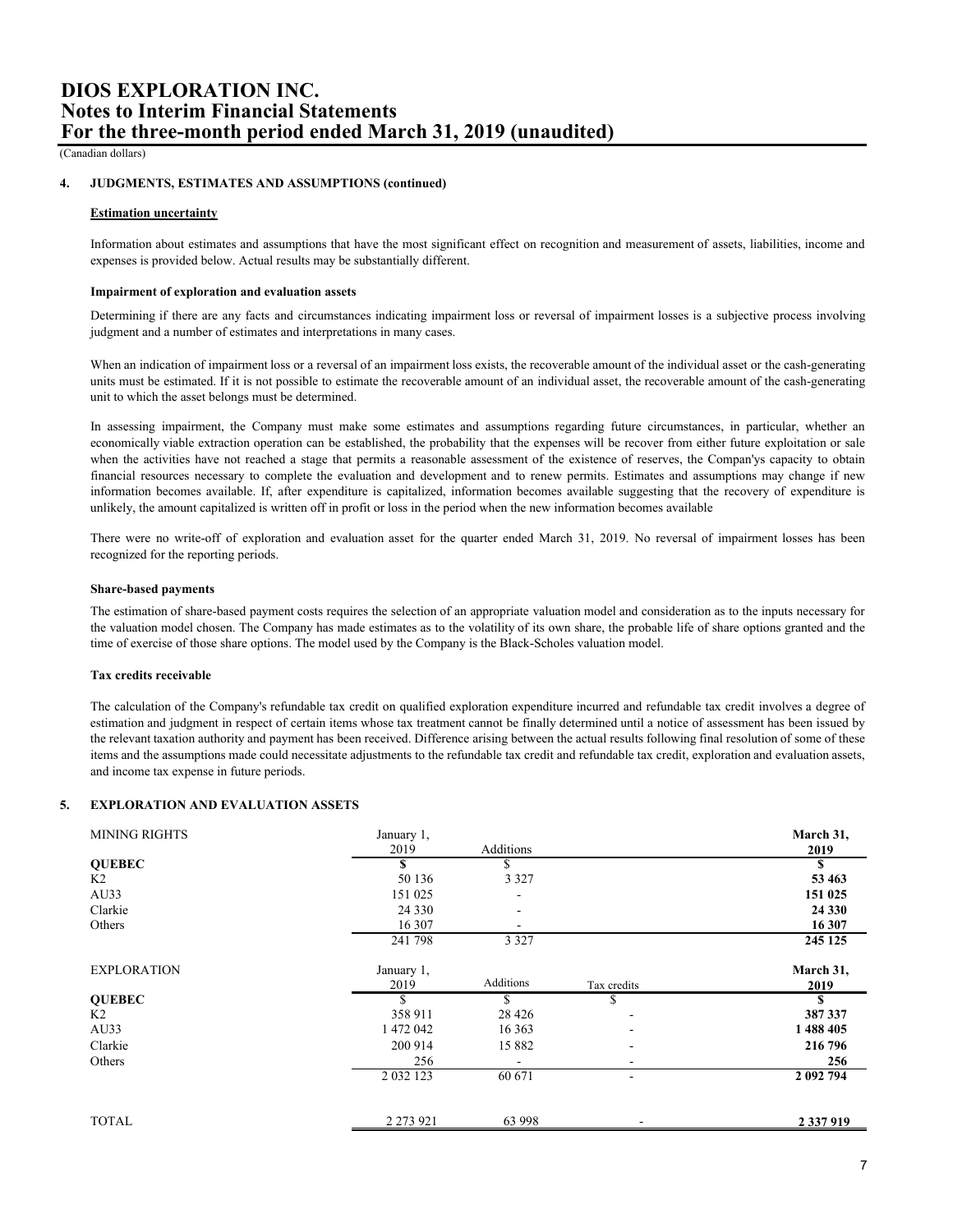### (Canadian dollars)

#### **6. EQUITY**

### **6.1 Share capital**

The share capital of the Company consists only of ordinary shares created in unlimited number, without par value. All shares are equally admissible to receive dividends and the repayment of capital, and represent one vote each at the sharaholders' meeting of the Company

On January 31, 2019, the Company completed a non-brokered private placement. An amount of \$193,950 was subscribed consisting of 2,983,846 flow-through shares at a price of \$0.065 per share. An amount of \$193,950 was allocated to share capital.

#### **6.2 Warrants**

Outstanding warrants entitle their holders to subscribe to an equivalent number of ordinary shares, as follows

|                       | Ouarter ended March 31, 2019 |                          | Year ended December 31, 2018 |                  |
|-----------------------|------------------------------|--------------------------|------------------------------|------------------|
|                       | Number of                    | Weighted average         |                              | Weighted         |
|                       | warrants                     | exercise price           | warrants                     | average exercise |
|                       |                              |                          |                              |                  |
| Balance, at beginning | 5 252 222                    | 0.11                     | 6 4 69 5 01                  | 0.17             |
| Issued                | -                            | $\overline{\phantom{a}}$ | 5 252 222                    | 0.11             |
| Exercised             |                              | -                        | (6469501)                    | 0.17             |
| Balance, at the end   | 5 252 222                    | 0.11                     | 5 252 222                    | 0.11             |

The number of warrants outstanding exercisable in exchange for an equivalent number of ordinary shares is as follows:

|               | March 31, 2017 |                |
|---------------|----------------|----------------|
|               | Number of      | Exercise price |
| Expiry date   | warrants       |                |
|               |                |                |
| June 26, 2020 | 1 400 000      | 0.1            |
| June 27, 2020 | 630 000        | 0,075          |
| June 28, 2020 | 1 000 000      | 0,11           |
| June 29, 2020 |                | 0,11           |
|               | 5 252 222      | 0,11           |

#### **7. EMPLOYEE REMUNERATION**

#### **7.1 Salaries and employee benefits expense**

|                                                                 | Three-month period<br>ended March 31 |          |
|-----------------------------------------------------------------|--------------------------------------|----------|
|                                                                 | 2019                                 | 2018     |
|                                                                 |                                      |          |
| Salaries and benefits                                           | 59 220                               | 73 024   |
| Share-based payments                                            | 5 2 1 9                              | 14 700   |
|                                                                 | 64 439                               | 87 724   |
| Less: salaries capitalized in Exploration and evaluation assets | (56602)                              | (70 208) |
| Salaries and employee benefits expense                          | 7837                                 | 17 5 16  |
|                                                                 |                                      |          |

### **7.2 Share-based payments**

The Company has adopted share-based payment plans under which members of the Board of Directors may award options for common shares to directors, officers, employees and consultants. The maximum number of shares issuable under the plans is 6,600,000. The maximum number of common shares which may be reserved for issuance to any one optionee may not exceed 5% of the common shares outstanding at the date of grant.

The exercise price of each option is determined by the Board of Directors and cannot be less than the market value of the ordinary shares on the day prior the award, and the term of the options cannot exceed five years. The options granted vest in stages over a period of 18 months after the grant date, at the rate of 15% per quarter, with the exception of 10% which may be exercised from the date of the grant. For the options granted to a consultant, it vests in stages over a period of 12 months after the grant, at the rate of 25 % per quarter.

 $M_{\text{c}} = 1, 21, 2010$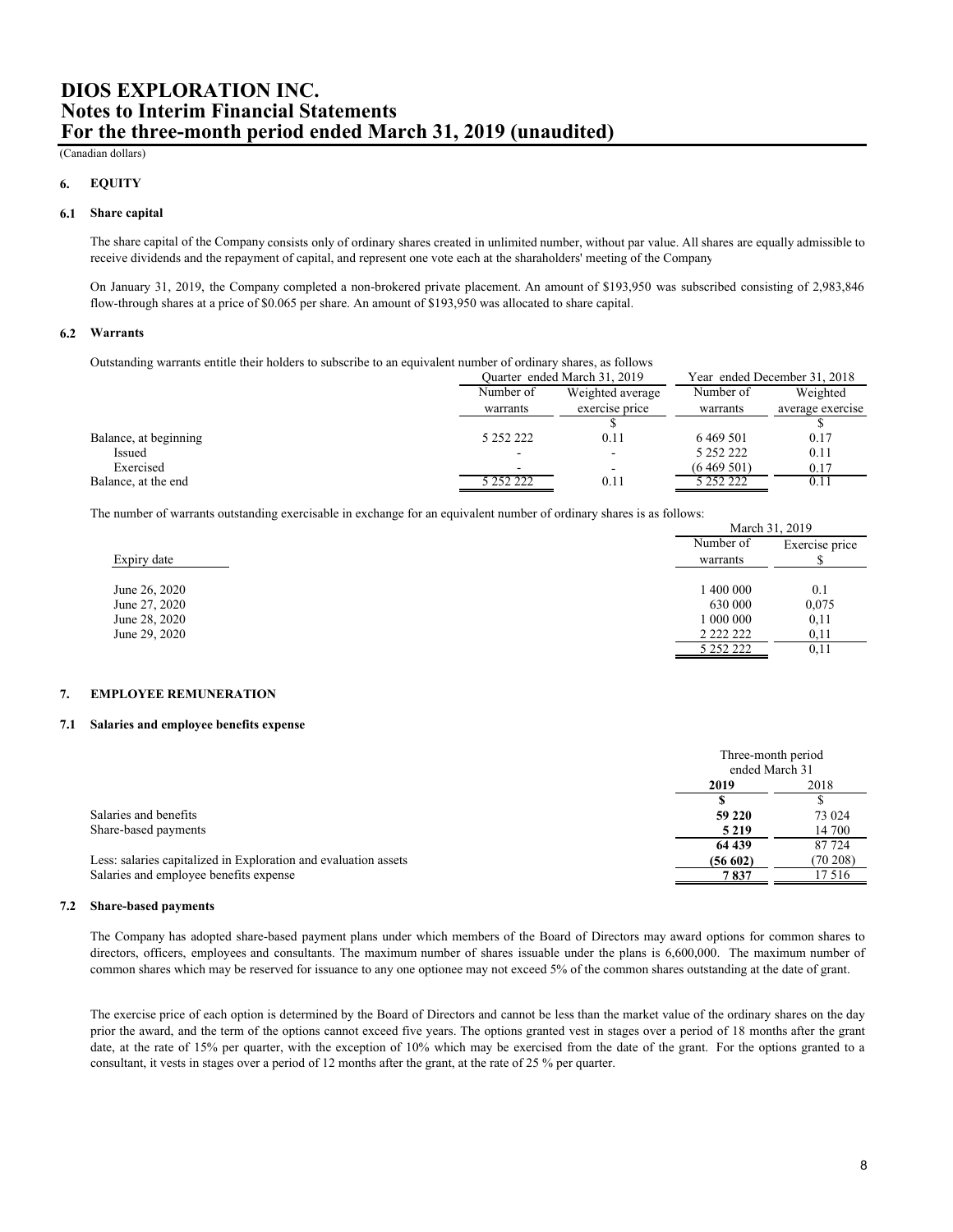(Canadian dollars)

#### **7. EMPLOYEE REMUNERATION (continued)**

### **7.2 Share-based payments (continued)**

All share-based payments will be settled in equity. The Company has no legal or constructive obligation to repurchase or settle the options. The Company's share options are as follows for the reporting periods presented

|                                 | Quarter ended March 31, 2019 |                  |           | Year ended December 31, 2018 |
|---------------------------------|------------------------------|------------------|-----------|------------------------------|
|                                 | Number of                    | Weighted average |           | Weighted                     |
|                                 | options                      | exercise price   | options   | average exercise             |
| Outstanding as at the beginning | 3 840 000                    | 0.11             | 2 860 000 | 0.12                         |
| Granted                         |                              |                  | 980 000   | 0,10                         |
| Expired                         |                              |                  |           |                              |
| Canceled                        |                              |                  |           |                              |
| Outstanding as at the end       | 3 840 000                    | 0.11             | 3 840 000 | 0.11                         |
| Exercisable as at the end       | 456 000                      | 0.12             | : 399 000 | 0.12                         |

The following table summarizes information about common share purchase options outstanding and exercisable as at March 31, 2019 Number of options

| ourstanding | exercisable | exercise price | Expiry date   |
|-------------|-------------|----------------|---------------|
| 1 100 000   | 1 100 000   | 0.15           | Oct. 1, 2019  |
| 880 000     | 880 000     | 0.10           | July 16, 2020 |
| 880 000     | 880 000     | 0.10           | Feb. 22, 2021 |
| 980 000     | 686 000     | 0.10           | Feb. 19, 2013 |
| 3 840 000   | 3 546 000   |                |               |

In total, \$5,219 of employee remuneration expense (all of which related to equity-settled share-based payment transactions) were included in profit or loss for the three-month period ended March 31, 2019 (\$14,700 for the three-month period ended March 31, 2018) and credited to Contributed surplus.

#### **8. FINANCE COSTS AND FINANCE INCOME**

|                                                                                | Three-month period<br>ended March 31, |      |
|--------------------------------------------------------------------------------|---------------------------------------|------|
| Finance income may be analyzed as follows for the reporting periods presented: |                                       |      |
|                                                                                | 2019                                  | 2018 |
|                                                                                |                                       |      |
| Interest income from cash and cash equivalents                                 | 2688                                  | 749  |
|                                                                                | 2688                                  | 749  |
| Finance costs may be analyzed as follows for the reporting periods presented:  | Three-month period<br>ended March 31, |      |
|                                                                                | 2019                                  | 2018 |
|                                                                                |                                       |      |
| Interest on Advance of an officer                                              | 259                                   | -60  |
| Interest on supplier debt                                                      | 60                                    |      |
|                                                                                | 319                                   | 60   |

#### **9. LOSS PER SHARE**

The calculation of basic loss per share is based on the loss for the period divided by the weighted average number of shares in circulation during the period. In calculating the diluted loss per share, potential ordinary shares such as share options and warrants have not been included as they would have the effect of decreasing the loss per share. Decreasing the loss per share would be antidilutive. Details of share options and warrants issued that could potentially dilute earnings per share in the future are given in Notes 6.2 and 7.2.

|                                                  | March 31.  |            |
|--------------------------------------------------|------------|------------|
|                                                  | 2019       | 2018       |
|                                                  |            |            |
| Net loss                                         | \$(39,176) | \$(4,642)  |
| Weighted average number of shares in circulation | 73 911 991 | 57 403 983 |
| Basic and diluted loss per share                 | \$(0.001)  | \$(0.001)  |

There have been no other transactions involving ordinary shares between the reporting date and the date of authorization of these financial statements.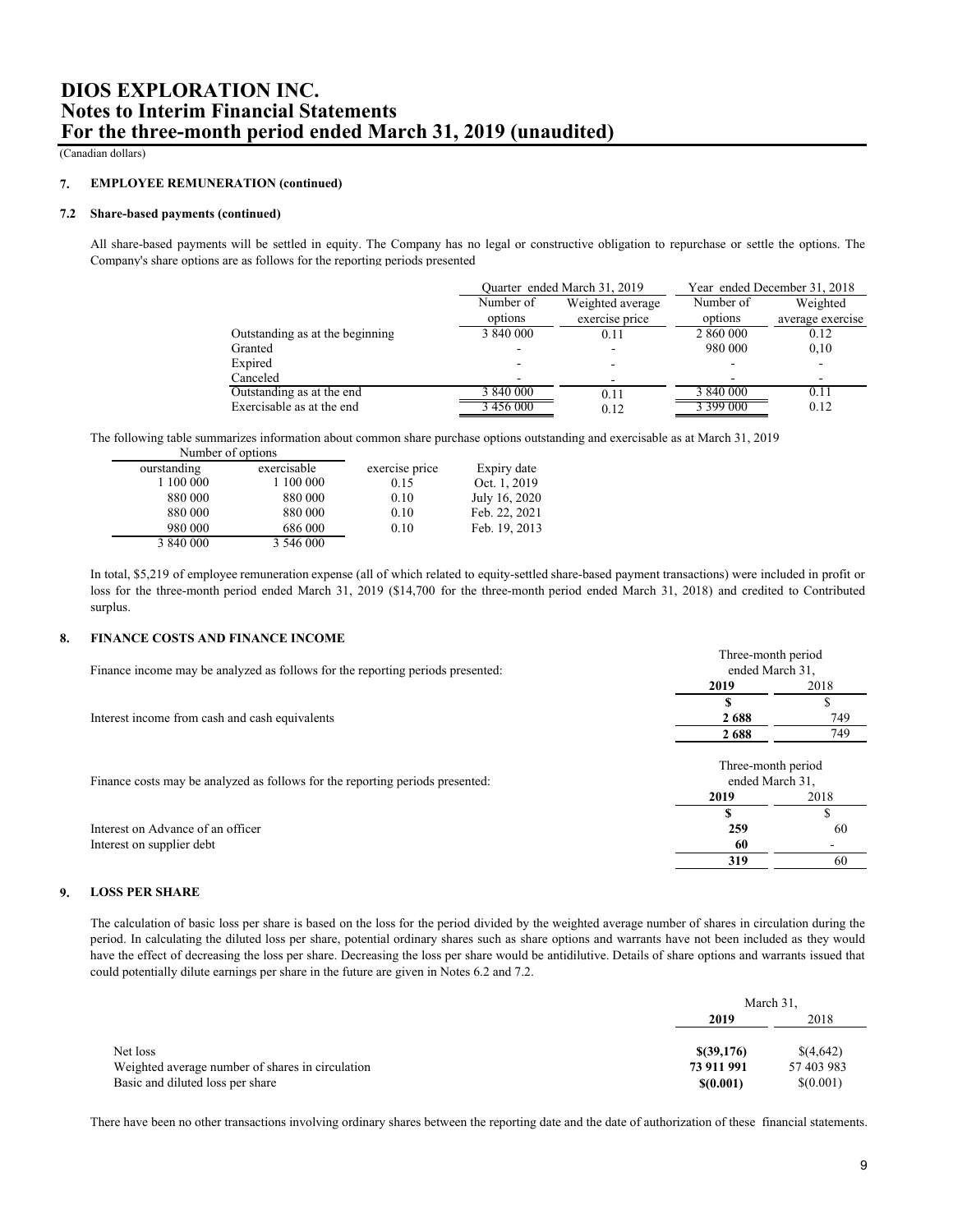(Canadian dollars)

### **10. ADDITIONAL INFORMATIONS – CASH FLOWS**

The changes in working capital items are detailed as follows:

|                                  | Three-month period |         |
|----------------------------------|--------------------|---------|
|                                  | ended March 31,    |         |
|                                  | 2019               | 2018    |
|                                  |                    |         |
| Good and services tax receivable | (6022)             | (44050) |
| Advance from an officer          |                    | 31 196  |
| Prepaid expenses and deposit     | (3410)             | 350     |
| Trade and other payables         | (79625)            | 53 220  |
|                                  | (89057)            | 40 716  |

### **11. RELATED PARTY TRANSACTIONS**

### **Transactions with key management personnel**

Key management personnel of the Company are members of the Board of Directors, as well as the president, the chief financial officer and the vicepresident, exploration. Key management personnel remuneration includes the following expenses:

|                                         | Three-month period<br>ended March 31, |         |
|-----------------------------------------|---------------------------------------|---------|
|                                         |                                       |         |
|                                         | 2019                                  | 2018    |
|                                         |                                       | э       |
| Short-term employee benefits            |                                       |         |
| Salaries including bonuses and benefits | 52 500                                | 61 250  |
| Professional fees                       | 9 1 8 4                               | 8827    |
| Social security costs                   | 5 0 1 4                               | 6 2 0 6 |
| Total short-term employee benefits      | 66 698                                | 76 283  |
| Share-based payments                    | 4 7 3 9                               | 13 350  |
| Total remuneration                      | 71 437                                | 89 633  |

### **12. CAPITAL MANAGEMENT POLICIES AND PROCEDURES**

The Company's capital management objectives are:

- to ensure the Company's ability to continue as a going concern;
- to increase the value of the assets of the business; and
- to provide an adequate return to the shareholders.

These objectives will be achieved by identifying the right exploration projects, adding value to these projects and ultimately taking them through to production or sale and cash flow, either with partners or by the Company's own means.

The Company monitors capital on the basis of the carrying amount of equity. The Company is not exposed to any externally imposed capital requirements except when the Company issues flow-through shares for which an amount should be used for exploration work. See all the details in Note 6 and the Statements of Changes in Equity.

The Company finances its exploration and evaluation activities principally by raising additional capital either through private placements or public offerings. When financing conditions are not optimal, the Company may enter into option agreements or other solutions to continue its activities or may slow its activities until conditions improve.